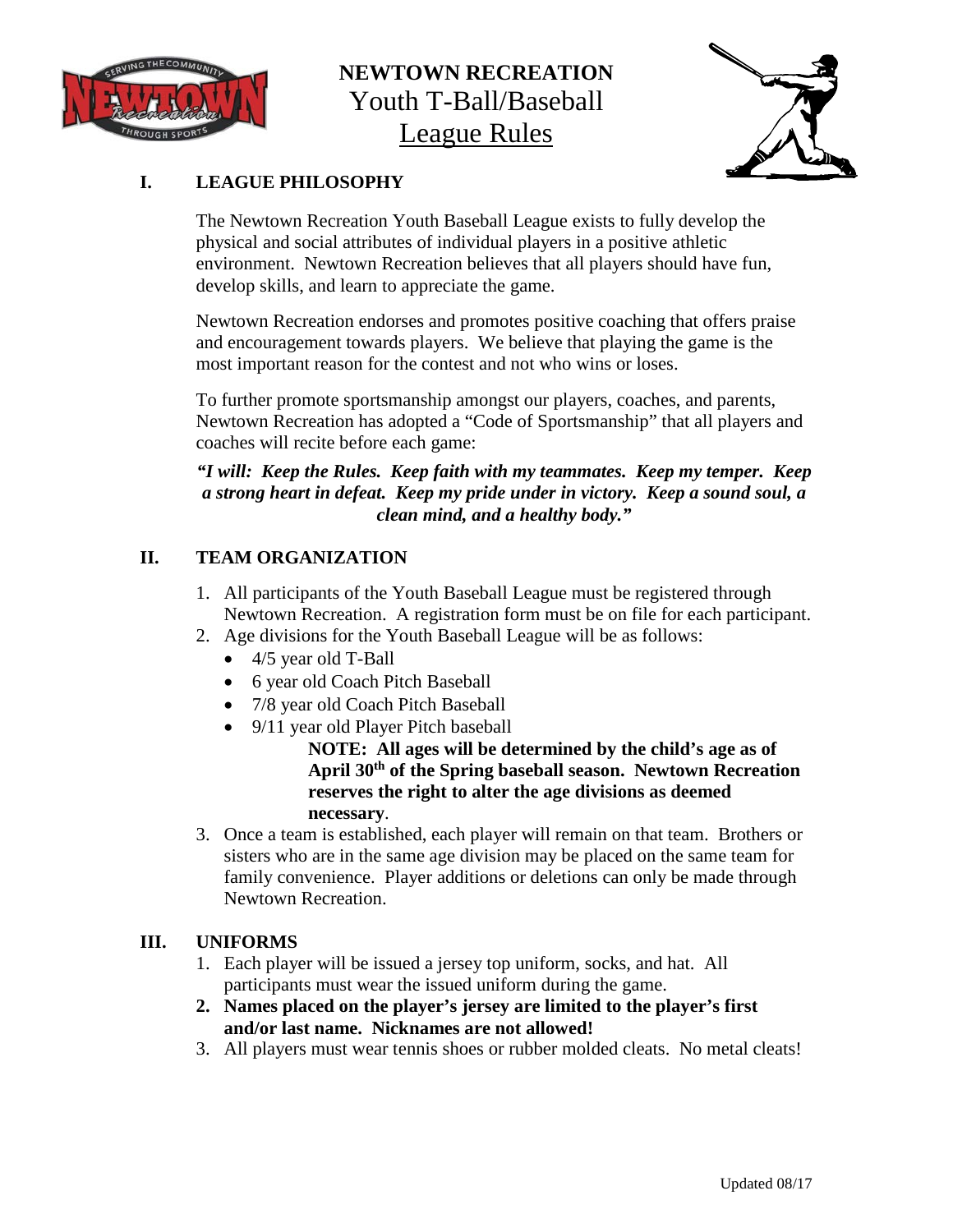### **IV. PLAYING REQUIREMENTS**

- 1. Each player who is eligible must participate in each game according to the following rules:
	- No player will sit out two innings until all other players have sat out at least one inning. No player shall sit out three innings until all players have sat out two innings, etc.
	- No player shall sit out consecutive innings. (Exceptions: injury or illness)
	- All players must play an infield position by the third inning. The catcher is not an infield position.
	- All players on a team who are present will be in the batting order. (I.e. If 13 players are present, the batting order will consist of 13 players.) The batting order will not change during the game regardless of field substitutions.

### **V. PLAYER/TEAM CONDUCT**

- 1. Any player, coach, or spectator acting in a discourteous way toward an umpire or another player shall be subject to disciplinary action set forth by the Newtown Recreation Disciplinary Committee.
- 2. Profanity of any kind will result in ejection from the game, regardless of where or whom it is directed to. This rule applies to players, spectators, assistant coaches, and coaches.
- 3. Any player, spectator, coach, or parent displaying behavior that is detrimental to the league and its participants will be asked to leave a game by a game or league official.

### **VI. OTHER**

- 1. It is required that all players remove all jewelry (rings, necklaces, earrings, etc.) before participating in any game. Umpires have the authority to require that such jewelry be removed before a player can participate.
- 2. Hard cast and splints will not be permitted on the playing field. Any player with a cast or splint will not be allowed to play.
- 3. Please do not litter. If there are no trash cans, or if they are full, please take your trash with you.
- 4. Newtown Recreation Youth Baseball/Softball will be governed by the National Federation of State High School Association "Blood Rule", details of which are as follows:
	- A. If a player is bleeding, the umpire will call an official's time-out. A substitute must replace the affected player.
	- B. The bleeding must be stopped and the wound covered before the player is allowed to return to the field.
	- C. If any part of the player's uniform is saturated with blood, that uniform part must be changed before the player can return to the game.
	- D. Referee's discretion will determine if a "bleeding situation" has been sufficiently managed to allow a player's return to the court.
- 5. Newtown Recreation reserves the right to edit, remove and/or change any of the aforementioned rules.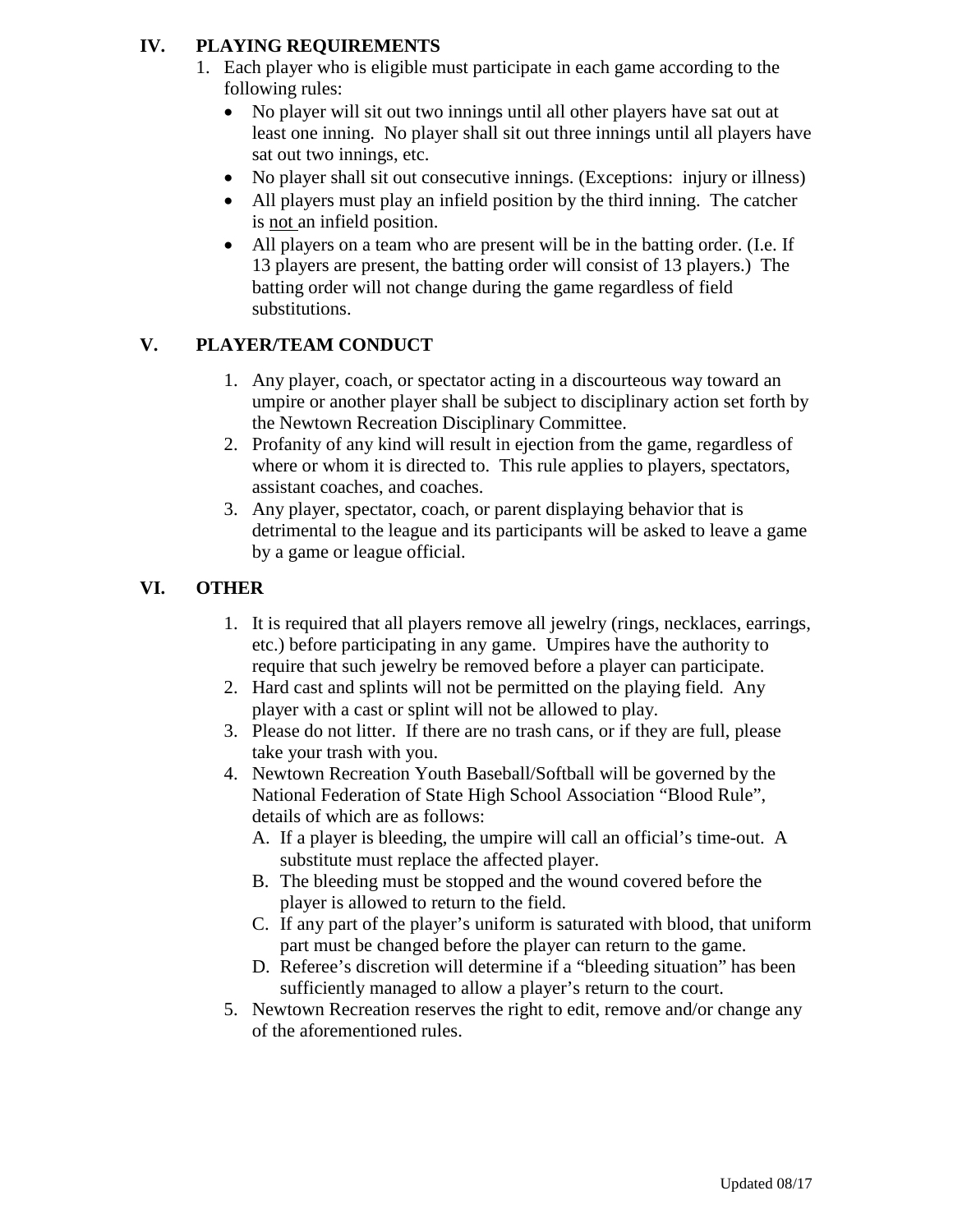





The baseball used in this league will be a MacGregor "56" or Safety-1 tee ball.

The distance between bases will be forty feet (40').

The barrel of the bat shall be no more than 2.25" in diameter and no more than 33" in length.

#### **PLAYING REQUIREMENTS**

- 1. No player will sit out two innings until all other players have sat out at least one inning.
- 2. No player shall sit out consecutive innings. (Exceptions: injury or illness)
- 3. All players must play an infield position by the third inning.

### **T-BALL DEFENSE RULES**

- 1. The maximum number of defensive players on the field during play will be ten (10). This will consist of a regular baseball infield and five (5) outfielders. Outfielders must be positioned in the outfield. **There will not be a catcher**.
- 2. If the defense retires a batter or runner, he/she is out and shall return to the bench.

#### **T-BALL HITTING RULES**

Each team will bat their entire batting order each inning regardless of how many outs are made or runs scored. Each inning will be over once the defense returns the ball to home plate or once the last batter reaches home plate.

#### **For every 4/5 yr. T-ball game, all players MUST hit off the tee for the first inning.**

Batters hitting off the tee will be allowed five (5) chances to hit the ball. If after the 5th try they are unable to hit the ball, a hitting coach should physically assist them while batting to hit the ball off the tee.

After the "mandatory tee innings", it is the coach's discretion as to whether each individual player should hit off the tee or be pitched to. Batters who are pitched to will get three (3) pitches. Batters who do not hit the ball on the third pitch shall have two (2) chances off the tee. After the second chance off the tee, the coach should physically assist them.

After pitching the ball, the coach should attempt to get out of the way of play as quickly as possible. Should he/she be hit by the ball it is considered a Dead Ball. Everyone is awarded one (1) base

**Note**: If the last pitch is hit foul, then one (1) additional pitch will be allowed.

**Note**: No rule exists that limits a batter to one base on a hit. Batters are allowed to hit doubles, triples and home runs. Once the ball is controlled by a player in the infield, the batter/baserunner shall run to the base he is closest to.

**Note**: If a batter is tagged out (or a force out) he/she is OUT- and MUST return to the bench.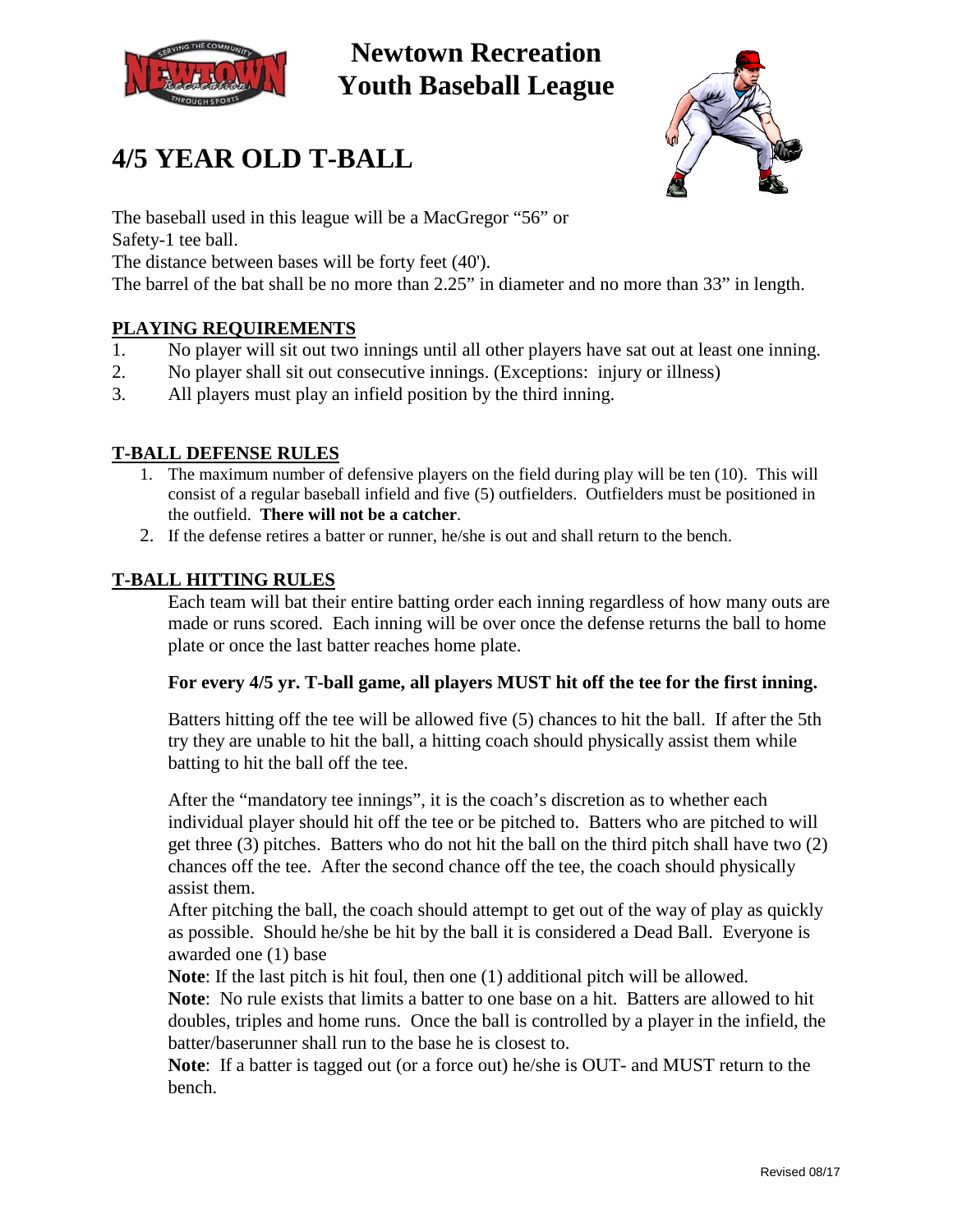### **THE GAME (T-BALL)**

- 1. Regulation game will consist of five (5) innings.
- 2. Home Team scorekeeper is the official scorekeeper.
- 3. Games will be limited to 1 hour in length. Any inning in progress as the time expires will be completed. No new inning will be started after time expires.
- 4. Games tied after the regulation time or number of innings will be considered a Tie Game. (No extra innings)
- 5. Substitution is unlimited. (i.e. A player may come out from defense and go back later in the game.)
- 6. There will be NO LEADING OFF THE BASE OR BASE STEALING. The runner is not allowed to leave the base until the ball is in play.
- 7. A batted ball that does not travel outside a marked arc by Home Plate is a Foul Ball.
- 8. The pitchers circle will be approximately 6 feet in diameter. The pitcher (coach) and/or fielder (player) may stand anywhere inside the circle.
- 9. When on offense, a coach will be allowed to help the hitter with correct stance, etc. The offensive team will also be allowed to have a coach in the pitchers circle who may or may not be pitching. First and Third base coaches should not physically assist the runner.
- 10. There will be two (2) coaches only allowed to assist the defensive players on the field, one (1) positioned in right field, the other positioned in left field. The coaches may only VERBALLY assist the players (tell them what to do with the ball, where to stand, etc.).
- 11. NO BUNTING!
- 12. There are no forfeits in T-Ball. All games will be played. If one team has less than eight (8) players the opposing team may lend them players if the coach so desires. Players who are not registered in Newtown T-Ball will not be allowed to play.
- 13. Infield fly rule is NOT in effect.
- 14. Hard cast and splints will not be permitted on the playing field. Any player with a cast or splint will not be allowed to play.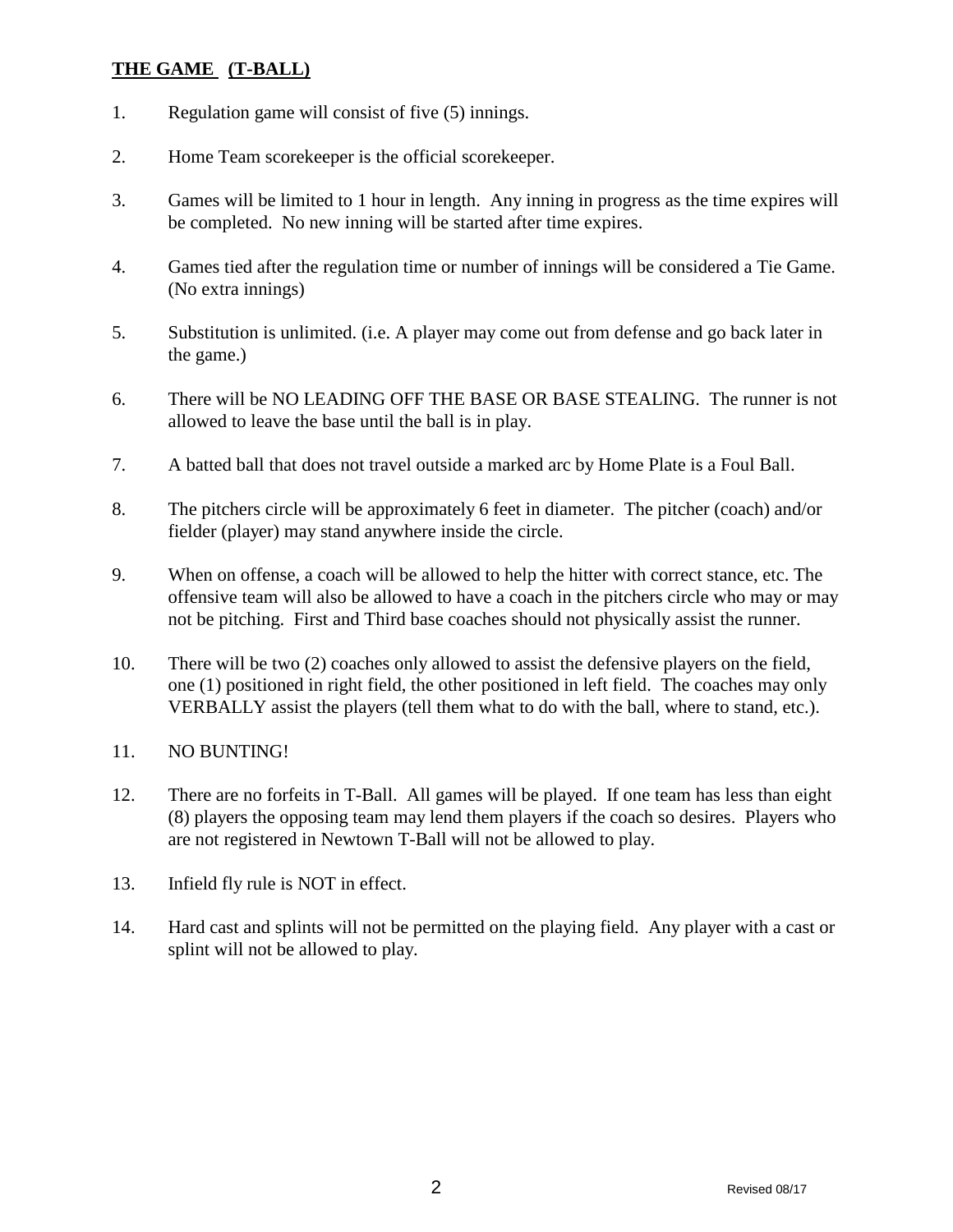

# **6 YEAR OLD COACH PITCH**



### **THE FIELD & EQUIPMENT**

The distance between bases will be fifty feet (50').

The coaches will pitch from a distance twenty-five (25') to thirty-five feet (35'). The barrel of the bat shall be no more than 2.25" in diameter and no more than 33" in length. The baseball used in this league will be a Safety-1 (MacGregor "56") RIF baseball.

### **PLAYING REQUIREMENTS**

- 1. No player will sit out two innings until all other players have sat out at least one inning.
- 2. No player shall sit out consecutive innings. (Exceptions: injury or illness)
- 3. All players must play an infield position by the third inning.

### **DEFENSIVE RULES**

- 1. The maximum number of defensive players on the field during play will be nine (9). This will consist of a regular baseball infield (no catcher) and four (4) outfielders. **Outfielders are NOT allowed to enter the infield to take a throw at a base**. If the defense retires a batter or runner, he/she is out and shall return to the bench.
- 2. 6yr. olds will NOT play with a catcher. Please position an assistant coach or parent behind the plate to field pitches not hit by the batter. Another field player may cover home after the ball is put in play.

### **COACH PITCH PITCHING RULES**

- 1. The coaches will pitch to the batters. Seven (7) pitches will be allowed. Should the batter not hit the ball in those seven (7) pitches, he/she will be considered out. **Three "swinging misses" does not make the batter out.** The batter will have all seven pitches in order to put the ball in play.
- 2. After pitching the ball, the coach should attempt to get out of the way of play as quickly as possible. Should he/she be hit by the ball it is considered a Dead Ball. Everyone is awarded one (1) base.

**Note:** Coaches may pitch under or overhand to batters. Coaches may stand or kneel when pitching to batters. Coaches cannot bring any item to sit on while pitching.

**Exception:** If the last pitch is hit foul, then one (1) additional pitch will be allowed.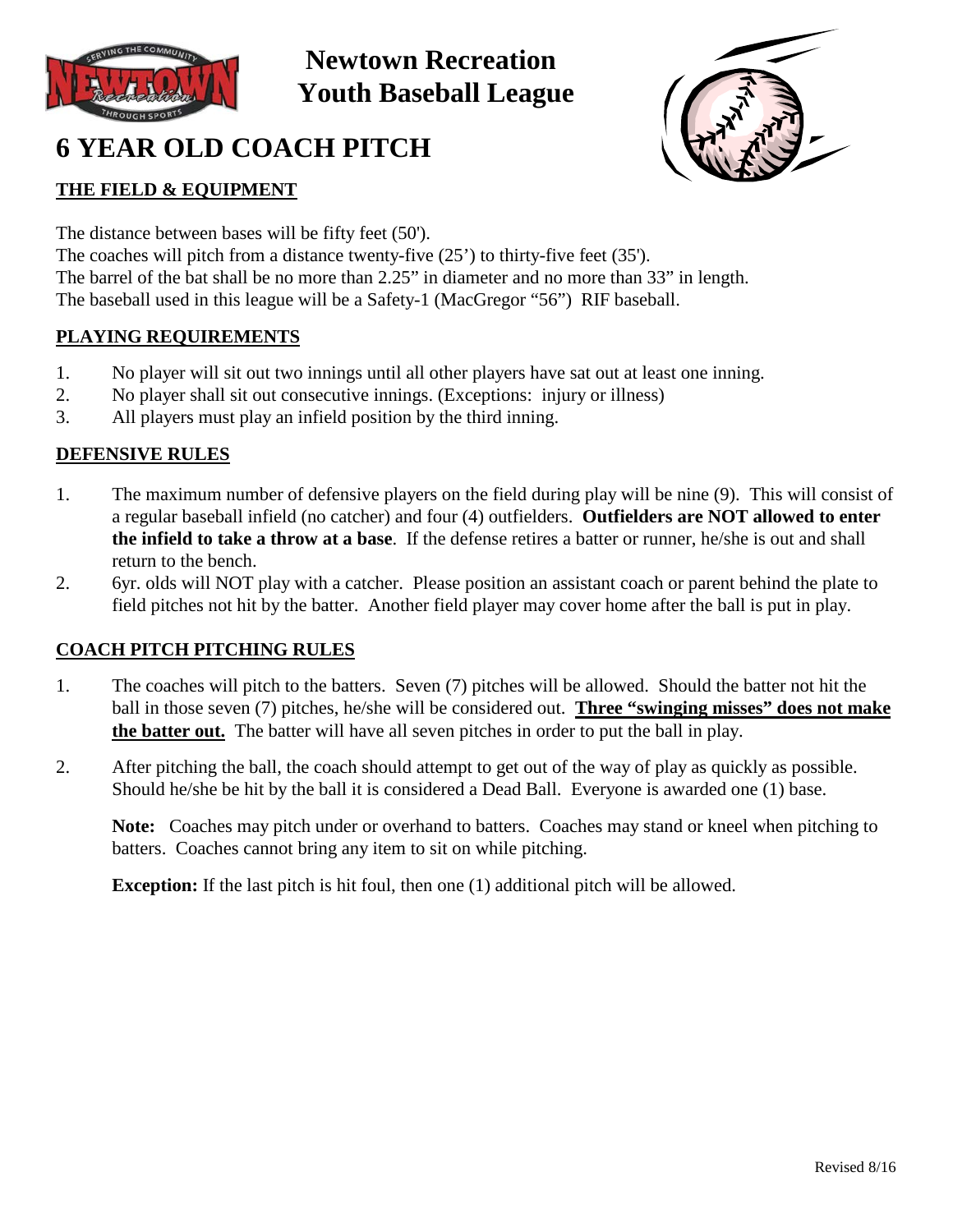#### **THE GAME**

- 1. Regulation game will consist of six (6) innings.
- 2. There will be a maximum of five (5) runs allowed in each inning.
- 3. Games shortened by reason of darkness, rain, or other Acts of God shall be considered regulation after four (4) complete innings, (3 1/2 innings if the Home Team is ahead.)
- 4. Home Team scorekeeper is the official scorekeeper.
- 5. Games will be limited to 1 hour in length. Any inning in progress when the time limit expires will be completed. No new inning will begin after time expires.
- 6. Games tied after the regulation time or number of innings will be considered a Tie Game. Exception: If time limit has not expired, one (1) additional inning may be played.
- 8. Substitution is unlimited. (i.e. A player may come out of playing on the field and go back later in the game.) No player shall play catcher more than two (2) consecutive innings.
- 9. There will be NO LEADING OFF, BASE STEALING, OR HEAD-FIRST SLIDING. Baserunners are not allowed to leave the base until the ball is in play. **Exception:** The defensive team can opt to take the play.
- 11. After a First Warning to a player for slinging a bat, the Second occurrence will result in the player being called out.
- 12. A batted ball that does not travel outside a marked 10 foot arc of Home Plate is a Foul Ball.
- 13. The play becomes dead when any defensive player controls the ball within the infield. It is the Umpire's discretion as to when the ball is controlled and the play is dead. The rule is not intended to prohibit infielders from making a play on base runners.

There will be lines marked halfway between the bases. The side of the line the player is on when the play is called dead will determine to which base the runner will go. This call will be at the umpire's discretion.

- 14. When on offense, a coach will be allowed to help the hitter with correct stance, etc. The First and Third base coaches should not physically assist the runner. Physically assisting a baserunner can result in an out.
- 15. There will be two (2) coaches only allowed to assist the defensive players on the field, one positioned off field between the 1st base and the outfield, the other positioned off field between 3rd base and the outfield. They may verbally assist the players (tell them what to do with the ball, where to stand, etc.).
- 16. No bunting is allowed.
- 17. There are no forfeits in Coach Pitch. All games will be played. If one team has less than eight (8) players, the opposing team may lend them players if the coach desires. Players who are not registered in Newtown Coach Pitch will not be allowed to play.
- 18. The infield fly rule is NOT in effect.
- 19. Hard cast and splints will not be permitted on the playing field. Any player with a cast or splint will not be allowed to play.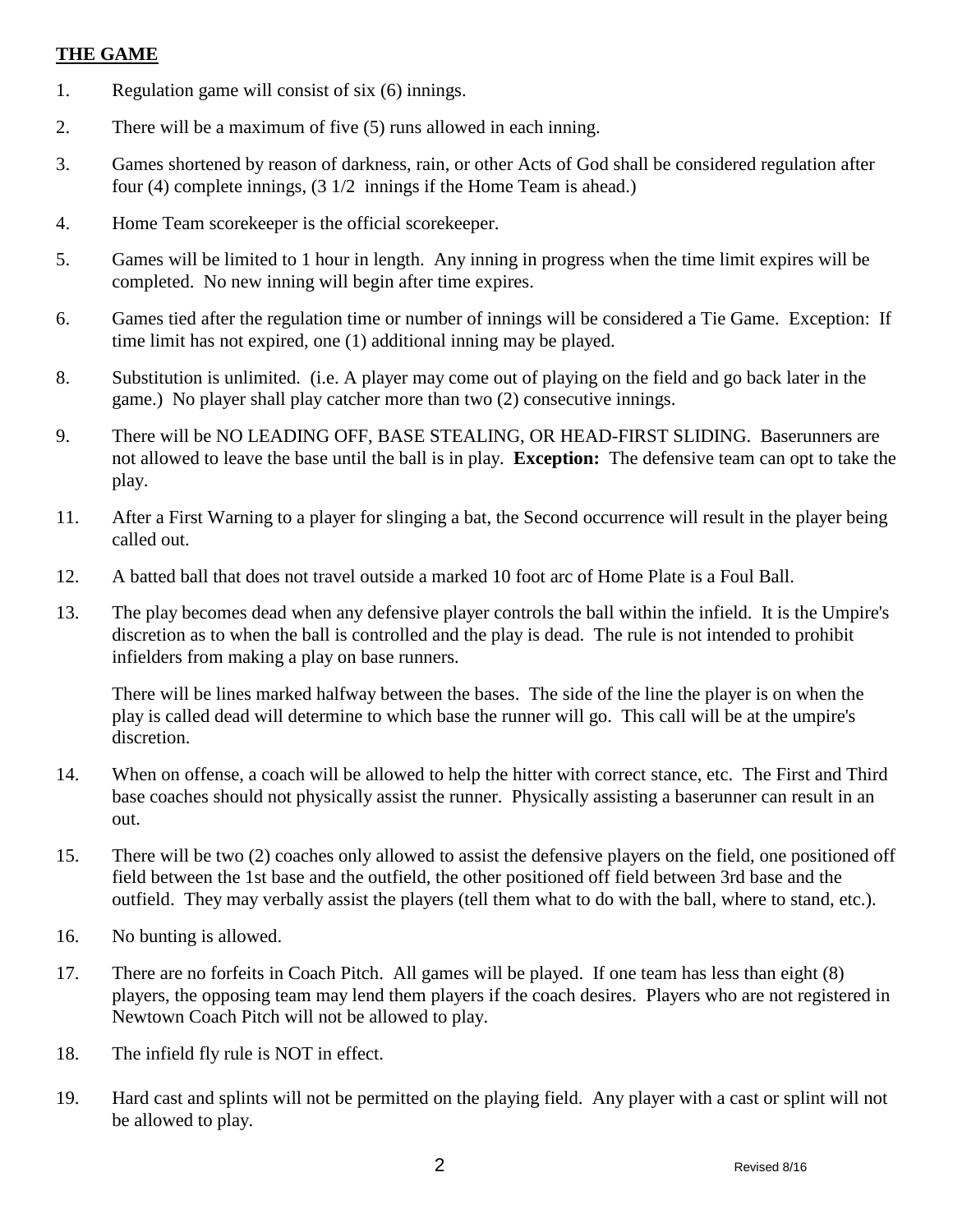



### **7/8U Coach Pitch Rules**

All recreation league play shall be governed by the current Official Major League Baseball Rules, modified by current Newtown Recreation Baseball Committee. Any suggested modifications should be presented in writing to the Newtown Recreation Baseball Committee for consideration.

### **General:**

- 1. Only players who are registered in the Newtown Recreation baseball program are eligible to play.
- 2. An official regulation game shall consist of 6 inning games. Time allowed in a game is one hour and fifteen minutes (1:15). There shall be one additional inning of play if the score is even if time has not expired and both teams have had an equal opportunity with the same number of innings at bat. An official game for 6 inning games is defined as 4 complete innings (or 3-1/2 innings if home team is ahead).
- 3. Both head coaches must attend the plate meeting at the beginning of the game and line-up cards (offense and defense) must be exchanged. The official start time will be declared at the end of this plate meeting.
- 4. A new inning begins at the instant that the (3) third out is made in the previous inning.
- 5. Run Limits An inning is over after the following three outs, or five runs.
- 6. There will be a maximum of five runs allowed in all half innings.
- 7. The "Infield Fly Rule" does NOT apply.
- 8. Bats must have a certified USSSA BPF 1.15 label and **the barrel may not be larger than 2 and 3/4 inches.**
- 9. Unlimited defensive substitutions are allowed but all teams will bat in a continuous batting order.

### **Defense:**

- 10. Every player must play at least one inning in the infield, other than catcher, and one inning in the outfield (or sit out) prior to the conclusion of the 4th inning. The only exception to this rule is if prior agreement between both the manager and parent(s) has been made for the safety of the player, and the opposing manager shall be notified at the plate meeting.
- 11. No player shall be omitted from the defensive lineup in two innings until everyone on the team has been omitted from the defensive lineup in one inning. No player shall be omitted from the defensive lineup in any two consecutive innings.
- 12. A player who starts an inning in the defensive lineup shall complete the inning in the defensive lineup, unless prevented from continuing by injury or illness.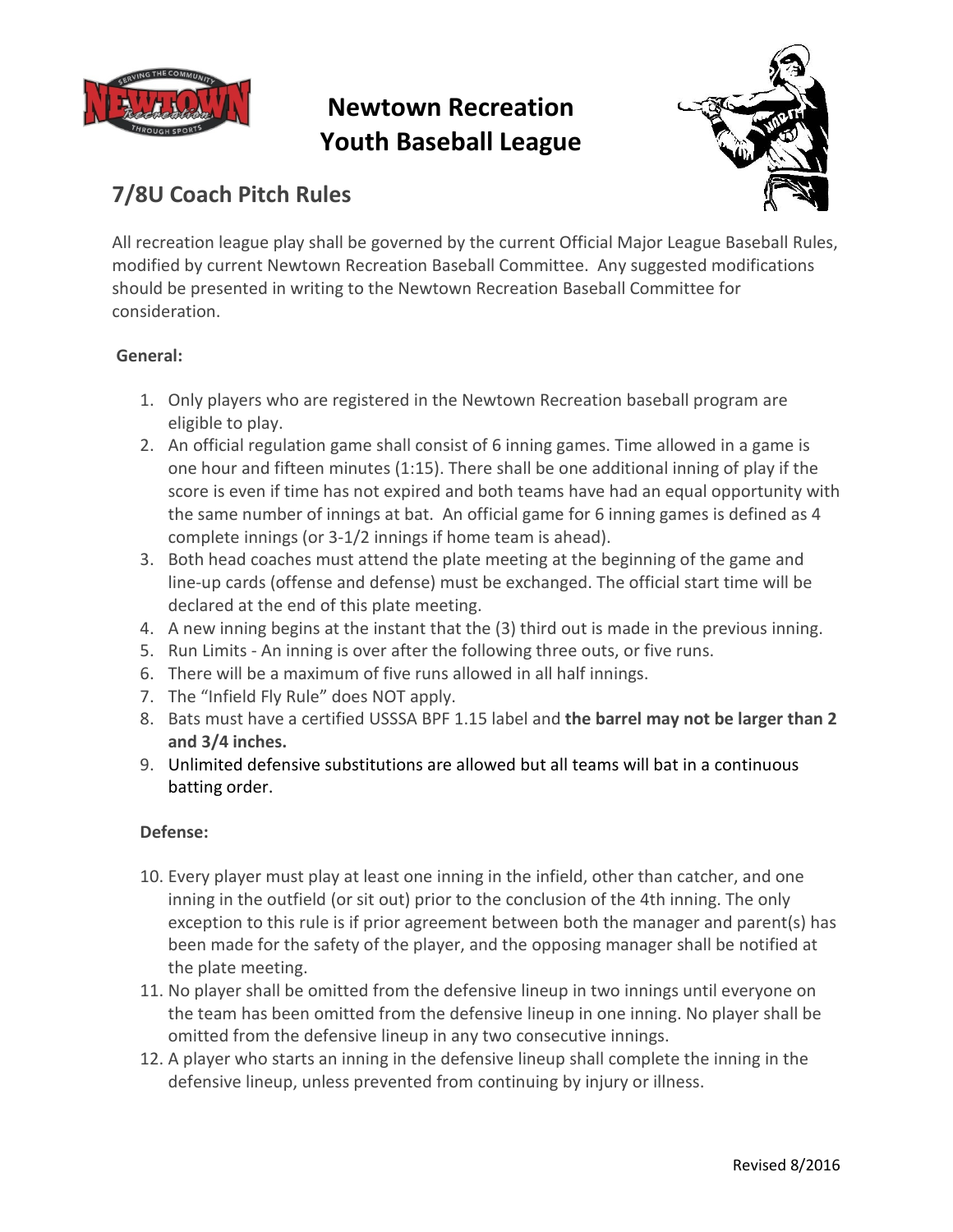



- 13. A ball thrown outside the fence becomes a "dead ball" and each base runner is entitled to one base. A player may slide feet first into any base.
- 14. Outfielders shall not be permitted to run with the ball into the infield to make an out. If an outfielder runs the ball in and tags a runner or a base, the runner shall be awarded the base.
- 15. Play shall be stopped once a defensive player has control of the baseball in the infield area. Runners in motion should continue to the closest base and the umpire will call time. Runners will be moved to the previous base if the runner was not past the half way point at the time the defensive team gains control of the ball in the infield. Runners may be tagged out after the ball is controlled if they are attempting to advance to the next base or return to the previous base prior to the umpire calling time.
- 16. A base runner(s) may advance one and only one base regardless of the number of overthrows on a play, before the next batter hits.
	- Example One: if the ball is overthrown to first base, the base runner may only advance to second base (at his/her own risk), even if a defensive player picks up the ball and throws it into left field, overthrowing second base, in which case the base runner simply has to stay on second base.
	- Example Two: a base runner is on second base with a double, and the outfielder overthrows to the infield after the base runner has already reached second base, the base runner may advance one base to third base at his/her own risk, even if another defensive player picks up the ball and throws it back out to the outfield. The reason for both of these rules is to encourage and teach defensive players to throw to a base, and not to teach defensive players to just "hold the ball".
- 17. Any player playing the pitcher position must wear a protective face equipment and/or caged helmet. (Mandatory).
- 18. The player playing the pitcher position must have one foot inside the pitching circle before an at bat begins and may not leave the circle until the ball crosses homes plate with each pitch.
- 19. The catcher must wear proper protective catching equipment. Helmet with face shield and dangling throat protector or hockey style mask, chest protector and leg guards. Male catchers must wear a cup.
- 20. Defensive standing on bases is not allowed
- 21. On defense, each team plays a regular baseball infield including the pitcher and catcher position and only four players in the outfield, positioned in the grass 20' behind the base path when play starts. The maximum number of defensive players allowed on the field during play will be 10. (All teams must play with 6 infielders.) In the case of a team missing 1 player a team may play without a catcher or with 3 outfielders. In the case of a team missing 2 players a team may play without a catcher and with 3 outfielders.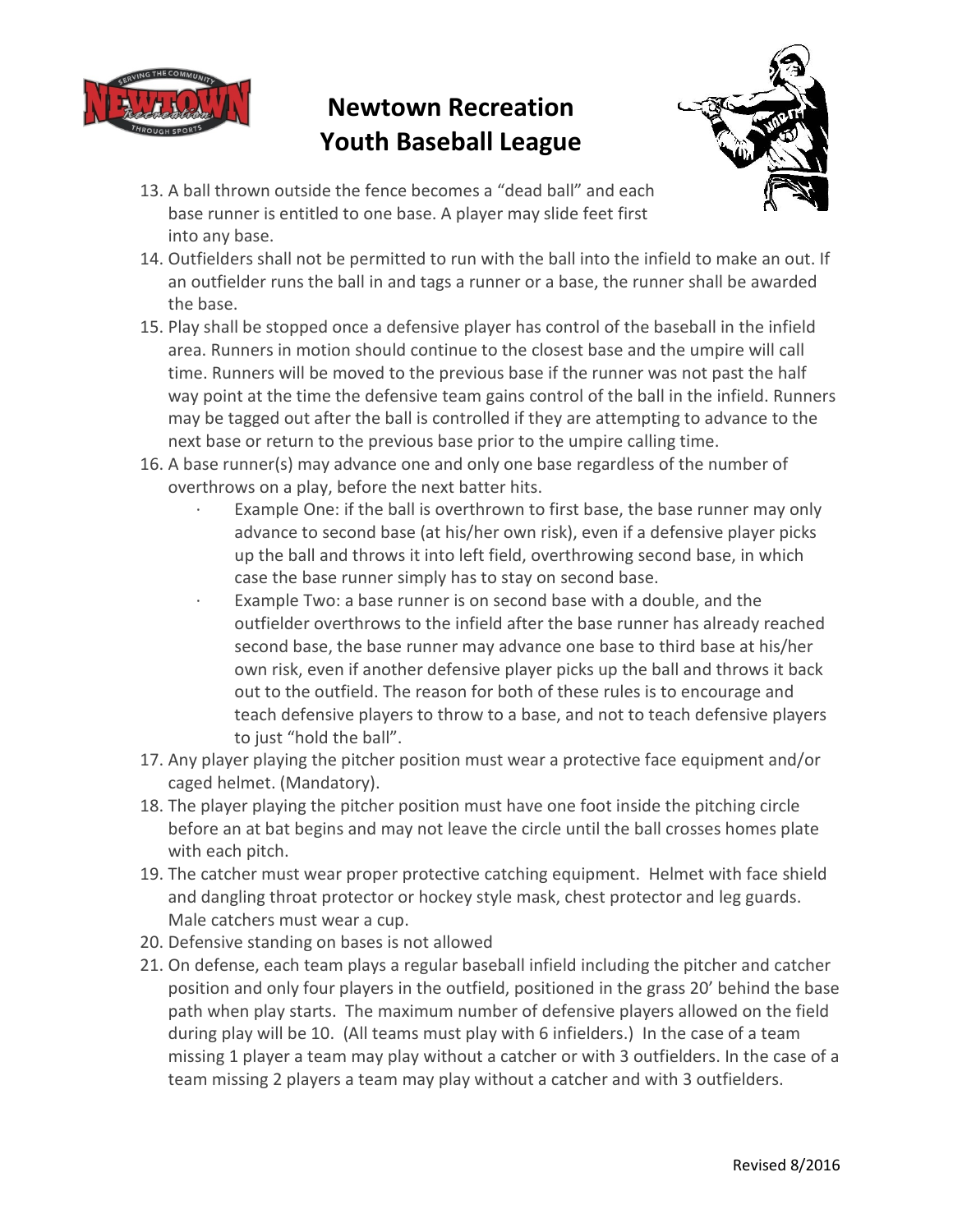



### **Offense:**

- 22. There will be no leads offs, base stealing or bunting.
- 23. A player must slide feet first into any base. A player may NOT slide head first into any base (unless returning to a base)
- 24. For the entire season, players will hit the ball as described. First, coaches will pitch while his/her team is at bat. The coach pitcher shall keep one foot on or straddle the Pitcher's Line and shall not verbally or physically coach while in the pitching position.
- 25. The coach pitcher shall position himself as not to be an impediment to the defensive team on any possible "live ball" play. Penalty: A coach pitcher that violates this rule after the ball has been pitched shall result in a call of obstruction and after repeated violations may be removed from the position by the umpire. After pitching the ball, the coach should attempt to get out of the way of play as quickly as possible. Should he/she be hit by the all it is considered a Dead Ball. Everyone is awarded one (1) base.
- 26. Seven (7) pitches will be allowed. Should the batter not hit the ball in those seven (7) pitches, he/she will be considered out. Three "swinging misses" does NOT make the batter out. The batter will have all seven pitches in order to put the ball in play.
- 27. At the umpire's discretion if the pitch is deemed unhittable, the umpire may declare a no-pitch. Note: If the batter swings and misses an unhittable pitch, it shall count towards the 7 pitches.
- 28. Each player is required to have a helmet on in order to hit.
- 29. A batter will receive one warning for slinging a bat. On the second occurrence, the same batter will be called out.
- 30. On deck batters are NOT permitted. Practice swings are also prohibited outside the fences.
- 31. A batted ball that does not travel on or outside a marked 20 foot radius of home plate is a foul ball.
- 32. A batted ball that hits the coach is ruled dead by the umpire and the pitch does not count; it is as if the pitch never happened.

### **Coaching:**

- 33. The offensive team is allowed a first base coach, a third base coach, a batting coach/coach catcher, and a coach pitcher. The coach pitcher MAY NOT coach the batter or a runner. The coach pitcher is REQUIRED to safely and quickly leave the fair field of play immediately after the ball is put into play. Coaches will receive one warning and then at the discretion of the umpire, the batter may be called out if the coach pitcher is not making every effort to get off the field or if they are coaching the batter or runners.
- 34. The defensive team is allowed two coaches outside their team dugout along the baseline. Defensive coaches may not stand past the base in the outfield area.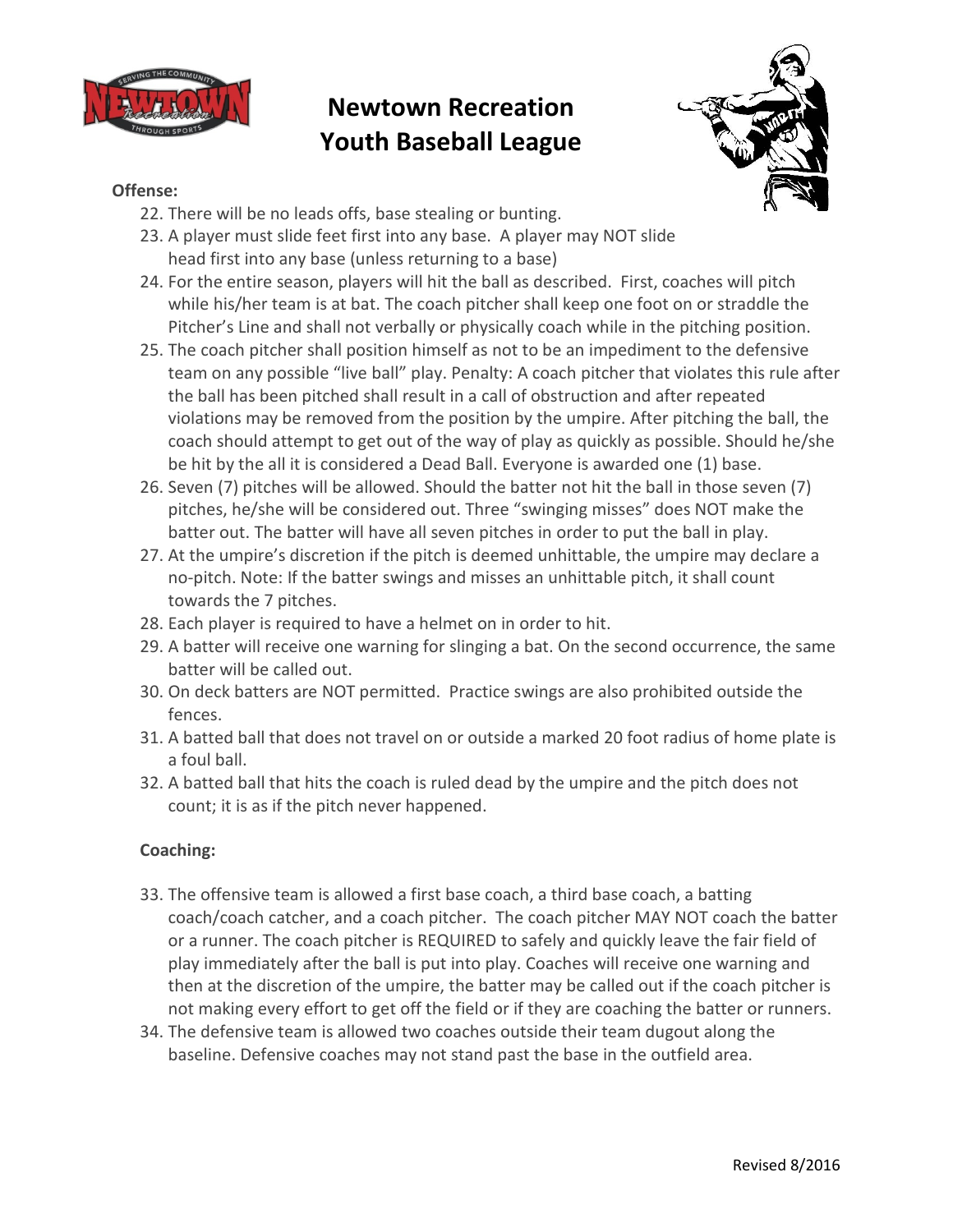



35. Pitching coaches must pitch overhand to the players and **must get off the field and pick up the batter's bat.** At the umpire's discretion, if the bat is left as an obstruction for the base runner, the base runner may be called out.

#### **Conduct and Sportsmanship**

- 36. It is the Head Coach's responsibility to manage and control their teams and to lead by example.
- 37. Inappropriate, obscene, or abusive language or behavior may result in a player, coach, parent, or spectator being ejected from the game/park. This includes arguing with umpires and un-sportsman like conduct.
- 38. All umpires and Newtown Recreation employees have the authority to eject anyone violating the conduct rules.
- 39. Any player, coach, parent, or spectator ejected from a game must leave the field immediately and are not allowed to stay near the field or sit in the stands, but are allowed to wait in the parking lot if needed.
- 40. Physical contact or violence involving a player, coach, or parent will result in automatic ejection from the game, a one game automatic suspension, and possible suspension from the league.
	- · If a player demonstrates actions which are detrimental and or abusive to the team, the player will be suspended from the team immediately and will not participate in any games or practices until the suspension is reviewed by the Newtown Recreation Baseball Director and/or Board or Directors.
- 41. Newtown Recreation may revise/alter rules at any time during a season if needed to enhance the program.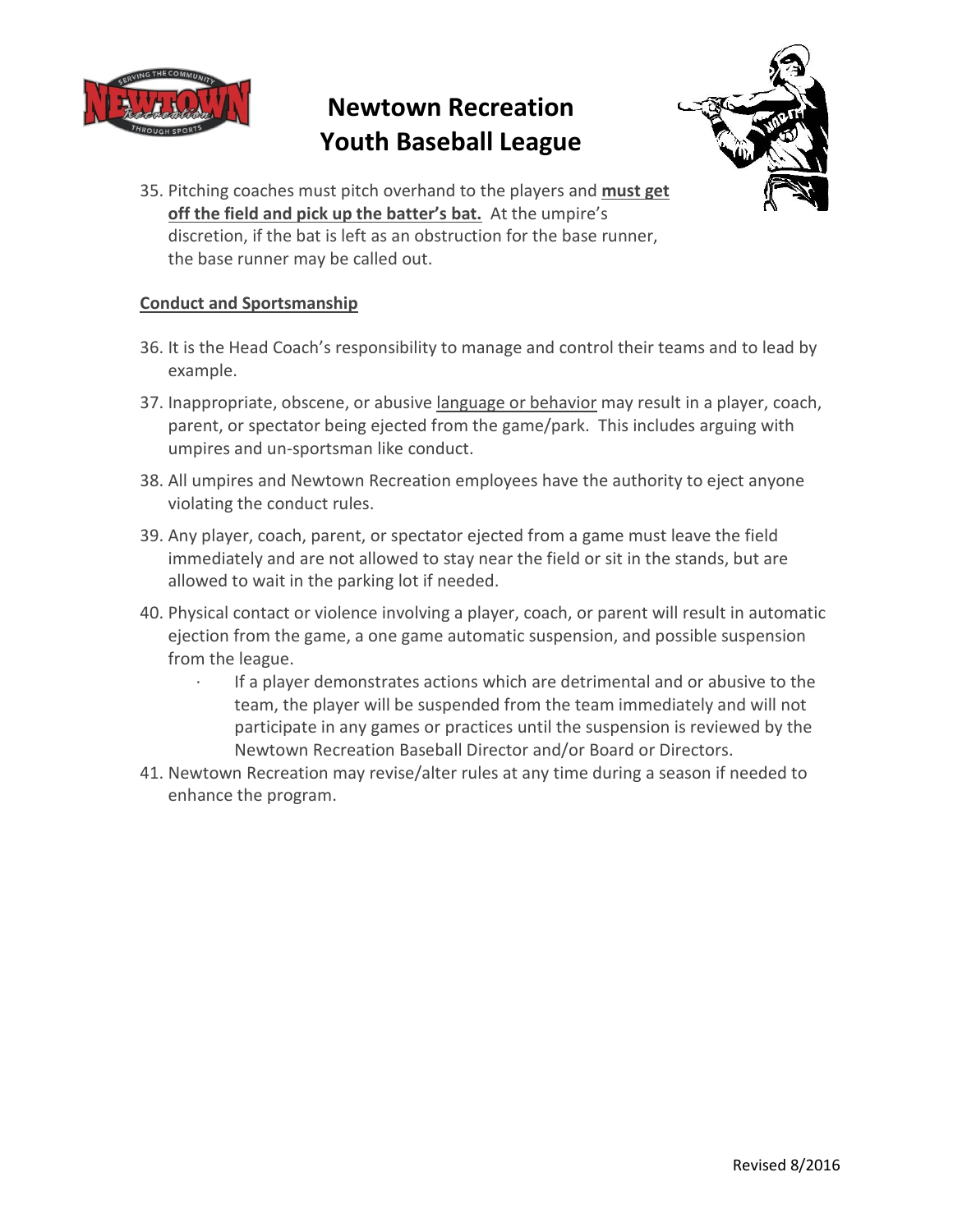



### **9/11 YEAR OLD PLAYER PITCH BASEBALL**

**General:**

- 1. Only players who are registered in the Newtown baseball program are eligible to play.
- 2. An official regulation game shall consist of 6 inning games. Time allowed in a game is one hour and thirty minutes (1:30). An official game for 6 inning games is defined as 4 complete innings (or 3-1/2 innings if home team is ahead).
- 3. A new inning begins at the instant that the last out is made in the previous inning.
- 4. Run Limits An inning is over after three outs, or five runs
- 5. The head coach must attend the plate meeting at the beginning of the game. The official start time will be declared at the end of this plate meeting.
- 6. Drop third strike is not in play.
- 7. Balks will not be enforced, umpires can and should provide instruction to a player pitcher so they understand the balk.
- 8. Unlimited defensive substitutions are allowed but all teams will bat in a continuous batting order.
- 9. Bats must have a certified USSSA BPF 1.15 label and **the barrel may not be larger than 2 and 3/4 inches.**

### **Defense:**

- 10. No player shall be omitted from the defensive lineup in two innings until everyone on the team has been omitted from the defensive lineup in one inning. No player shall be omitted from the defensive lineup in any two consecutive innings. This includes substitute players.
- 11. A player who starts an inning in the defensive lineup shall complete the inning in the defensive lineup, unless prevented from continuing by injury or illness. Exception: Pitchers, in leagues employing player pitchers, may be removed from the game after completing pitching to one batter.
- 12. One defensive coach is allowed on the field outside the dugouts.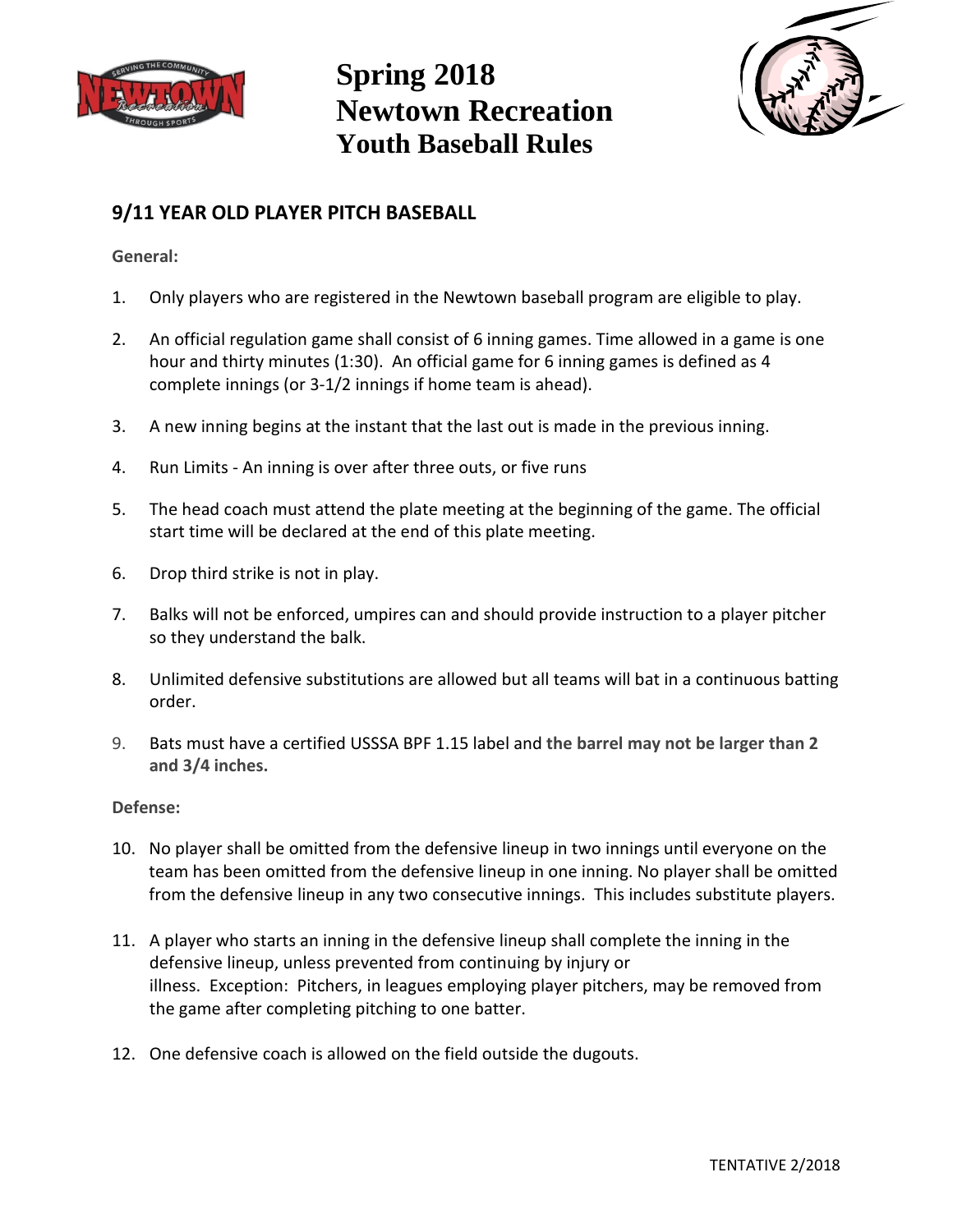



- 13. The catcher must wear proper protective catching equipment and use a catcher's mitt. Required equipment: Helmet with mask and dangling throat guard or hockey style mask, chest protector and leg guards. Male catchers must wear a cup.
- 14. Defense: Every player must play at least one inning in the infield, other than catcher, prior to the conclusion of the 4th inning. The only exception to this rule is if prior agreement between both the manager and parent(s) has been made for the safety of the player, and the opposing manager shall be notified at the plate meeting.
- 15. No player shall be omitted from the defensive lineup in two innings until everyone on the team has been omitted from the defensive lineup in one inning (except for the starting pitcher). No player shall be omitted from the defensive lineup in any two consecutive innings.

#### **Offense:**

- 16. No leading off. Base-runners may take a secondary lead and/or steal once the ball crosses home plate.
- 17. Stealing home on passed balls or on the catcher's throw back to the pitcher or another player is allowed
- 18. Swing bunts or fake bunt swings are not allowed. A batter may not show bunt and then pull the bat back and take a full swing (Butcher Boy). If the umpire determines that the batter did any of these, the batter will be called out. The batter may show bunt and then pull the bat back, but he may not swing.
- 19. Bunting is allowed.
- 20. All base runners must slide feet first into all bases including home plate unless returning to a base. Head first slides are illegal and the runner will be call out.
- 21. Going over the top of the fielder (in possession of the ball) who is not lying on the ground, such as hurdling, jumping feet first, and diving is dangerous and, therefore, is illegal. The act of obstruction does not negate the runner's responsibility to avoid a fielder legally. The runner must slide or avoid the player, legally. Jumping over is not a legal slide. The runner will be called out and the team receives a team warning. On the second team violation, the player is ejected.
- 22. On deck batters are permitted
- 23. On offense, coaches are permitted in the first and third base coaching boxes.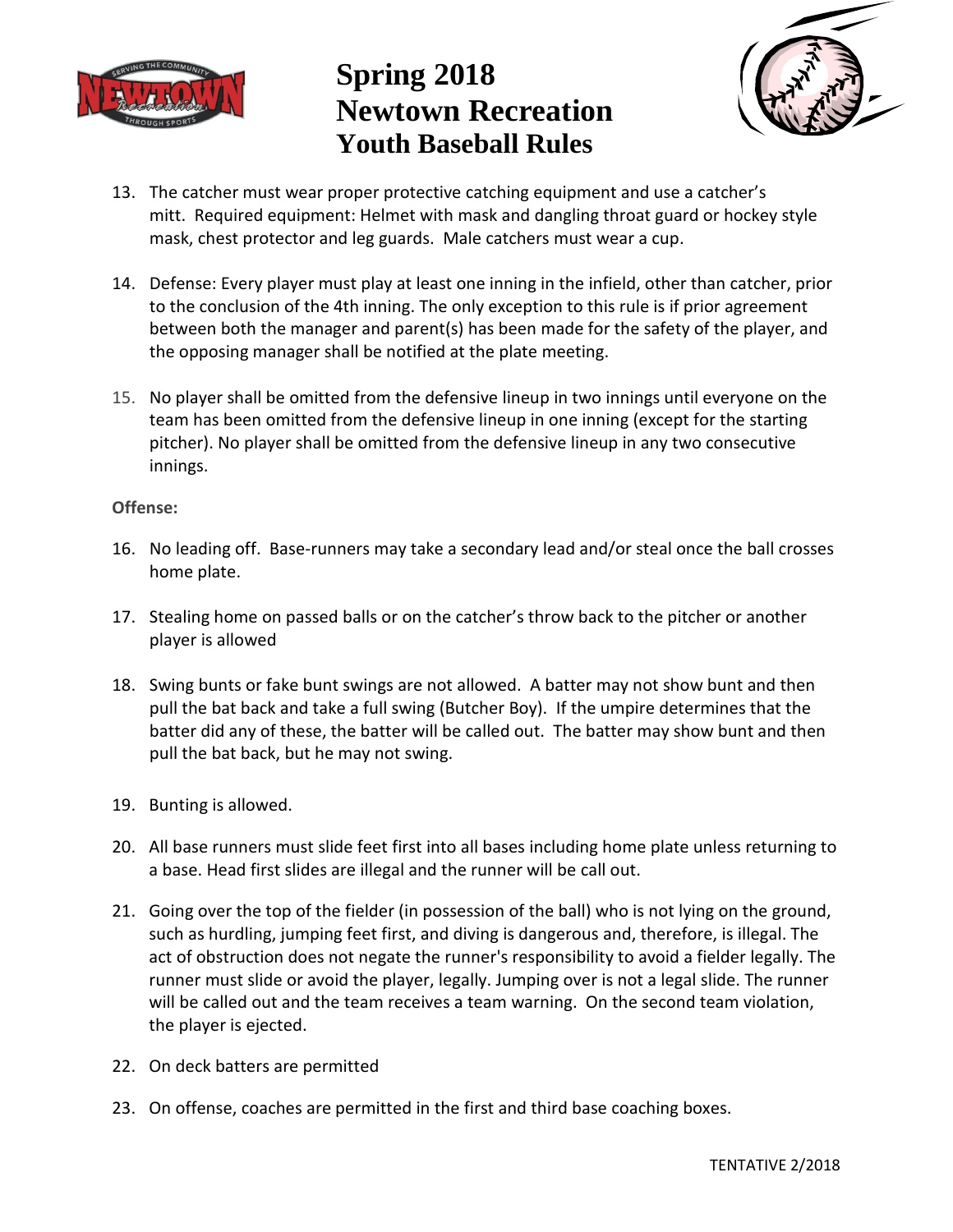



24. Courtesy runner for the pitcher and/or catcher of record can be used at any time (last batted out).

### **Pitching Rules:**

- 25. Any player who toes the rubber and takes a warm up pitch to begin an inning will be the pitcher of record for that inning and must face a batter to completion before he can be substituted for.
	- A pitcher may pitch a maximum of 8 innings per week. A week is from Sunday to Saturday.
	- One day 0 –3 innings no rest needed
	- One day over 3 innings 48 hrs of rest is needed. Pitches Monday, eligible to pitch Thursday
	- One day max is 7 innings
- 26. Intentional walks are allowed, the pitcher will be required to throw the 4 pitches and the ball is in play.
- 27. Any pitcher playing in the same game may return to the mound one time
- 28. A pitcher that hits a second batter in the same inning, an official visit to the mound by the coach is required. If the pitcher hits a third batter in the same inning a second visit from the coach is required and the removal of the pitcher from the mound is Mandatory.
	- INTENTIONAL VIOLATION OF THE PITCHING RULES WILL LEAD TO A ONE GAME SUSPENSION OF THE HEAD COACH

#### **Conduct and Sportsmanship**

- 29. It is the Head Coach's responsibility to manage and control their teams and to lead by example.
- 30. Inappropriate, obscene, or abusive language or behavior may result in a player, coach, parent, or spectator being ejected from the game/park. This includes arguing with umpires and un-sportsman like conduct.
- 31. All umpires and Newtown Recreation employees have the authority to eject anyone violating the conduct rules.